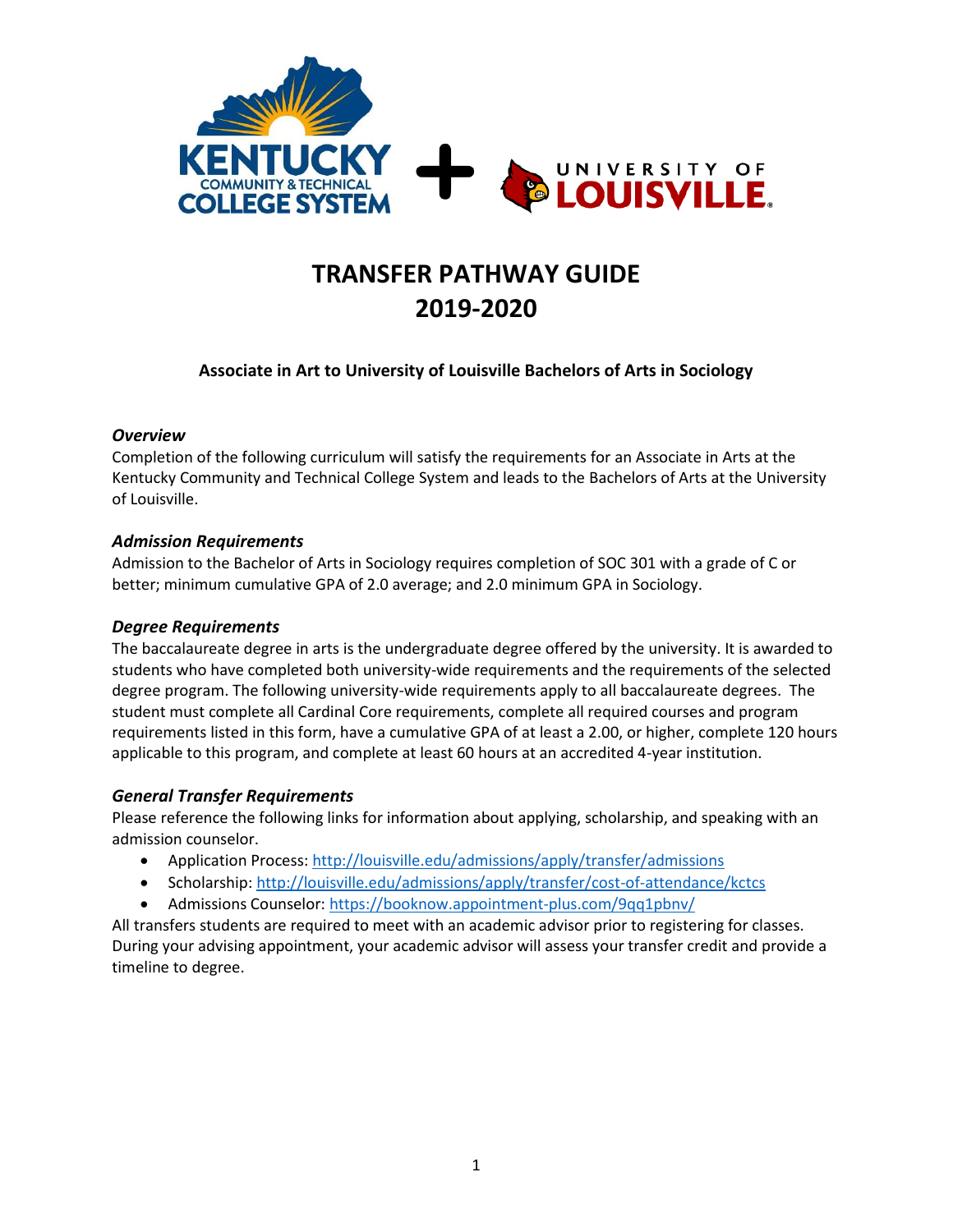# **KCTCS AA to University of Louisville- BA in Sociology CHECKLIST**

# **Kentucky Community and Technical College System**

| <b>KCTCS</b><br><b>Course</b> | <b>Course or Category</b>                       | <b>Credits</b> | <b>UofL</b><br>Course | Completed |
|-------------------------------|-------------------------------------------------|----------------|-----------------------|-----------|
| <b>ENG 101</b>                | <b>Written Communication I</b>                  | 3              | <b>ENGL 101</b>       |           |
| <b>ENG 102</b>                | <b>Written Communication II</b>                 | 3              | <b>ENGL 102</b>       |           |
| COM 181 or                    | <b>Basic Public Speaking or</b>                 | 3              | COMM 111 or           |           |
| <b>COM 252</b>                | Intro to Interpersonal Communications           |                | <b>COMM 115</b>       |           |
| ANT 160 or                    | Cultural Diversity in the Modern World or       | 3              | <b>ANTH 201</b>       |           |
| <b>ANT 220</b>                | Intro To Cultural Diversity                     |                |                       |           |
| SOC 101                       | Introduction to Sociology                       | 3              | SOC 201               |           |
| SOC 152                       | <b>Modern Social Problems</b>                   | 3              | SOC 202               |           |
| <b>HIS XXX</b>                | Heritage- recommend HIS 101, 102, 108 or<br>109 | 3              | <b>HIST XXX</b>       |           |
| TBS XXX                       | <b>Humanities Course</b>                        | 3              | A/H XXX               |           |
| TBS XXX                       | Natural Science w/ a Lab                        | $3 - 4$        | S & SL XXX            |           |
| <b>MAT 150</b>                | College Algebra                                 | 3              | <b>MATH 111</b>       |           |
| <b>STA 220</b>                | Statistics*                                     | 3              | <b>MATH 109</b>       |           |
|                               | <b>Subtotal General Education Core Courses</b>  | 33-34          |                       |           |

#### **Category 1: KCTCS General Education Core Requirements (33 hours)**

TBS XXX means to be selected by KCTCS student.

TBD XXX means to be determined by University of Louisville based on course selected.

\* MAT 150 is the pre-requisite for STA 220

One of these courses must be selected from the KCTCS identified Cultural Studies course list, indicate by placing (CS) next to the course name in Category 1 or 2 table.

#### **Category 2: KCTCS AA Requirements (6 hours)**

| <b>KCTCS</b><br><b>Course</b> | <b>Course or Category</b>              | <b>Credits</b> | UofL<br><b>Course</b> | Completed |
|-------------------------------|----------------------------------------|----------------|-----------------------|-----------|
| SOC 235                       | Inequality in Society                  |                | SOC 323               |           |
| <b>WGS 200</b>                | Intro to Women's & Gender Studies      |                | <b>WGST 201</b>       |           |
|                               | <b>Subtotal AA Requirement Courses</b> |                |                       |           |

# **Category 3: KCTCS Electives (21 hours)**

| <b>KCTCS</b><br>Course | <b>Course or Category</b>               | <b>Credits</b> | UofL<br>Course | <b>Completed</b> |
|------------------------|-----------------------------------------|----------------|----------------|------------------|
| <b>CIT 105</b>         | Digital Literacy or IC3 Test out        | $0 - 3$        |                |                  |
| <b>FYE 105</b>         | First-Year Experience                   | 3              | <b>GEN 100</b> |                  |
| TBS XXX                | Social and Behavioral Science (Not SOC) | 3              |                |                  |
| TBS XXX                | Foreign Language                        | $3 - 4$        | <b>FL XXX</b>  |                  |
| TBS XXX                | Foreign Language                        | $3 - 4$        | FL XXX         |                  |
| TBS XXX                | Foreign Language                        | 3              | FL XXX         |                  |
| TBS XXX                | Any College Level Course                | 3              | TBD XXX        |                  |
|                        | <b>Subtotal Elective Courses</b>        | 21             |                |                  |
|                        | <b>TOTAL Associate Degree Hours</b>     | 60             |                |                  |